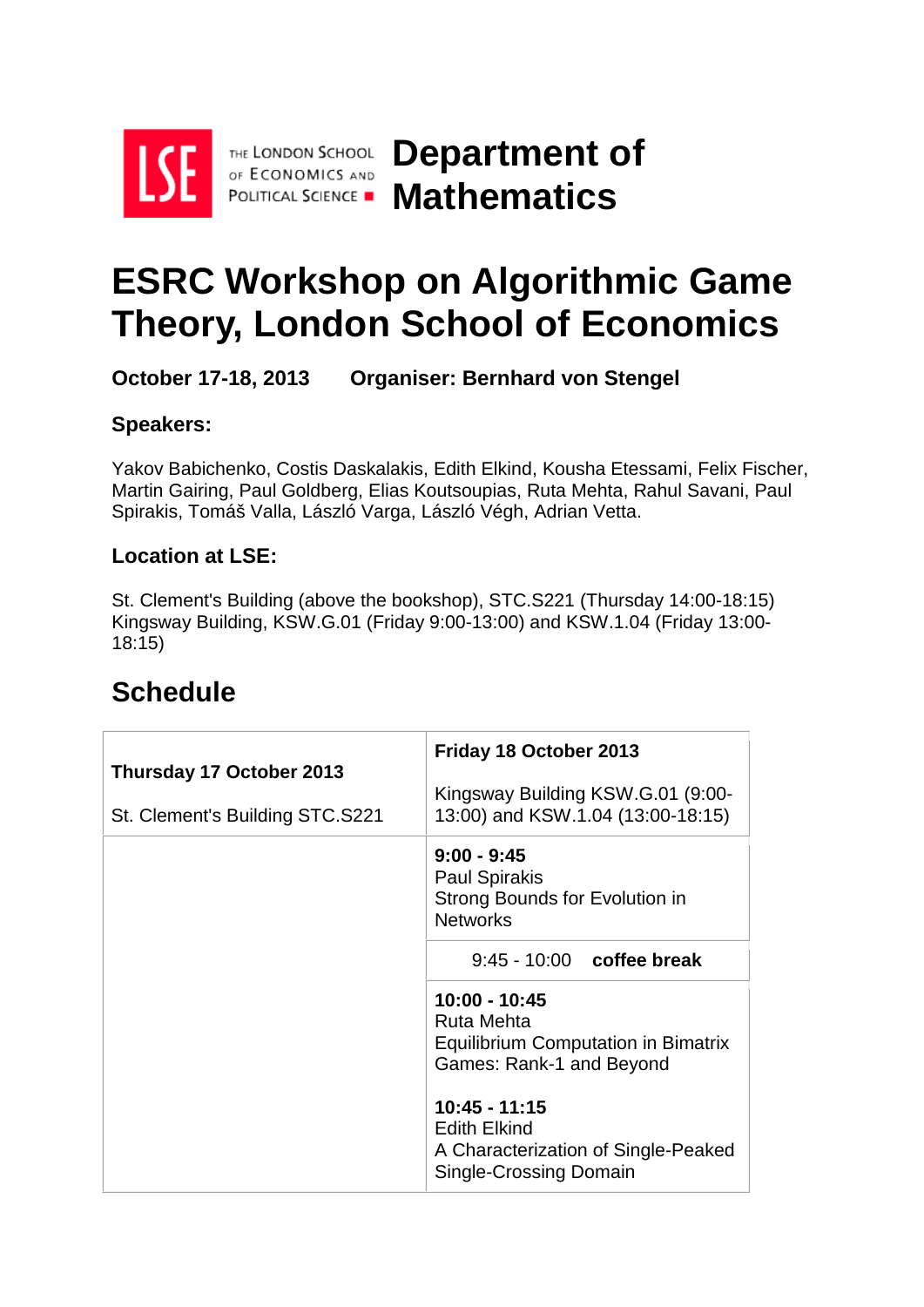|                                                                                                                   | 11:15 - 11:45 coffee break                                                                                                                                                                                                                   |
|-------------------------------------------------------------------------------------------------------------------|----------------------------------------------------------------------------------------------------------------------------------------------------------------------------------------------------------------------------------------------|
|                                                                                                                   | 11:45 - 12:15<br><b>Martin Gairing</b><br>Complexity and Approximation of the<br><b>Continuous Network Design</b><br>Problem<br>12:15 - 13:00<br>Elias Koutsoupias<br><b>Near-Optimal Multi-Unit Auctions</b><br><b>With Ordered Bidders</b> |
|                                                                                                                   | 13:00 - 14:00 <b>lunch</b> (provided) in<br>new room KSW.1.04                                                                                                                                                                                |
| 14:00 - 14:45<br>Paul Goldberg<br>The Complexity of Computing the<br>Solution Obtained by a Specific<br>Algorithm | 14:00 - 14:45<br>Kousha Etessami<br><b>Branching Stochastic Games</b>                                                                                                                                                                        |
| 14:45 - 15:15 coffee break                                                                                        | 14:45 - 15:15 coffee break                                                                                                                                                                                                                   |
| 15:15 - 15:45<br><b>Felix Fischer</b><br>(Approximately) Optimal Impartial<br>Selection                           | 15:15 - 15:45<br>László Varga<br>Algebraic Combinatorics and the<br><b>Parity Argument</b>                                                                                                                                                   |
| 15:45 - 16:30<br><b>Rahul Savani</b><br>Learning Equilibria of Games via<br><b>Payoff Queries</b>                 | 15:45 - 16:30<br><b>Adrian Vetta</b><br>How do you price a durable good?                                                                                                                                                                     |
| 16:30 - 17:00 coffee break                                                                                        | 16:30 - 17:00 coffee break                                                                                                                                                                                                                   |
| 17:00 - 17:45<br><b>Yakov Babichenko</b><br>Query Complexity of Approximate<br>Nash Equilibria                    | 17:00 - 17:30<br>Tomáš Valla<br>Complexity of the Guarding Game                                                                                                                                                                              |
| 17:45 - 18:15<br>László Végh<br>Convex Programs for Linear Arrow-<br><b>Debreu Markets</b>                        | 17:30 - 18:15<br><b>Costis Daskalakis</b><br>Reductions from Mechanism to<br><b>Algorithm Design</b>                                                                                                                                         |

# **Speakers, Titles and Abstracts**

| <b>Yakov</b> | Query Complexity of   We study the query complexity of approximate |
|--------------|--------------------------------------------------------------------|
|--------------|--------------------------------------------------------------------|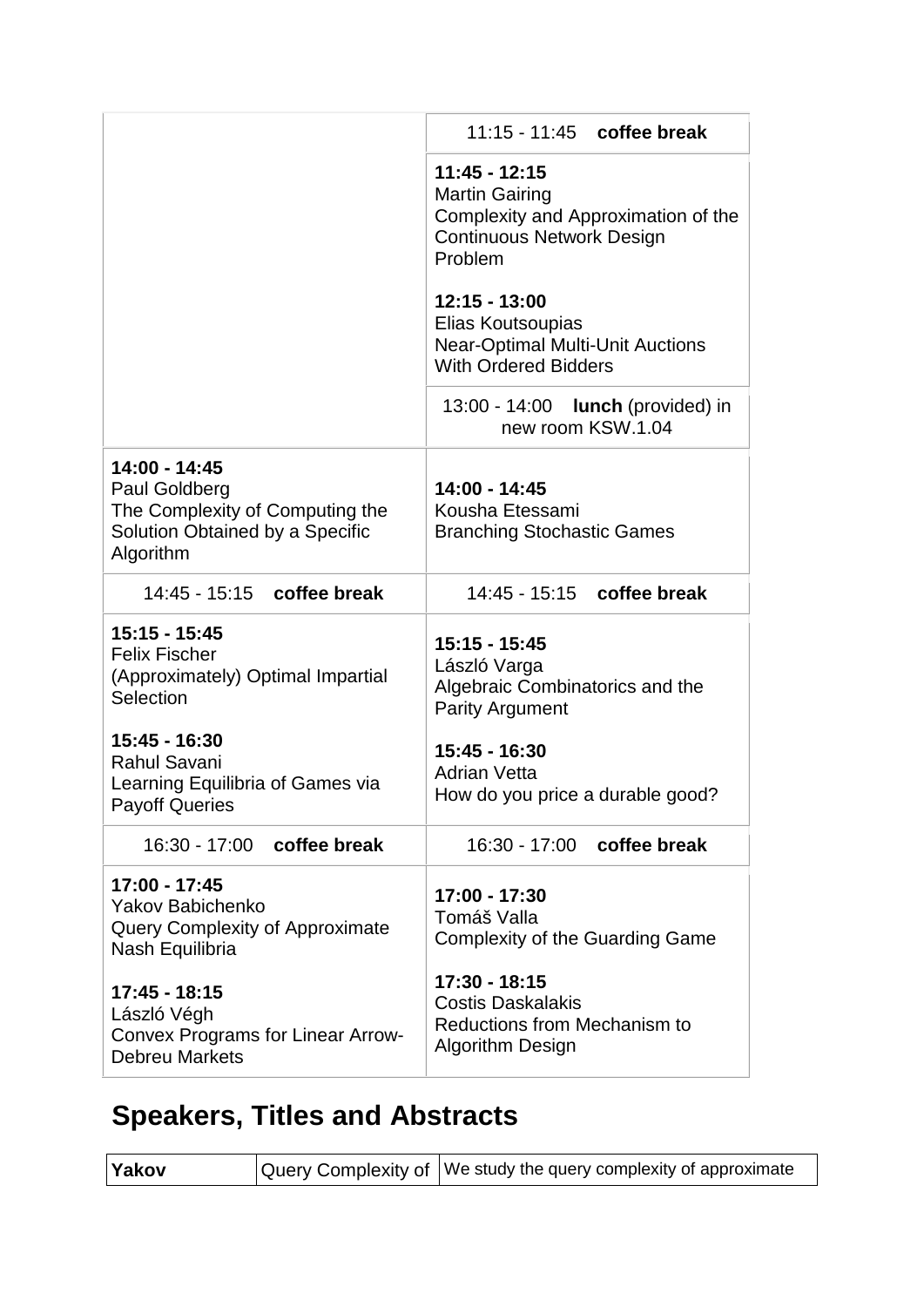| <b>Babichenko</b><br>(Caltech)                  | <b>Approximate Nash</b><br>Equilibria                               | notions of Nash equilibrium in games with a<br>large number of players n and a constant<br>number of actions m. Our main result states that<br>even for constant $\varepsilon$ , the query complexity of an<br>ε-well-supported Nash equilibrium is exponential<br>in $n$ .                                                                                                                                                                                                                                                                                                                                                                                                                                                                                                                                                                                                                                                                                                                                                                                                                                                                         |
|-------------------------------------------------|---------------------------------------------------------------------|-----------------------------------------------------------------------------------------------------------------------------------------------------------------------------------------------------------------------------------------------------------------------------------------------------------------------------------------------------------------------------------------------------------------------------------------------------------------------------------------------------------------------------------------------------------------------------------------------------------------------------------------------------------------------------------------------------------------------------------------------------------------------------------------------------------------------------------------------------------------------------------------------------------------------------------------------------------------------------------------------------------------------------------------------------------------------------------------------------------------------------------------------------|
| <b>Costis</b><br><b>Daskalakis</b><br>(MIT)     | <b>Reductions from</b><br>Mechanism to<br>Algorithm Design          | Algorithmic mechanism design centers around<br>the following question: How much harder is<br>optimizing an objective over inputs that are<br>furnished by rational agents compared to when<br>the inputs are known? We present<br>computationally efficient reductions from<br>mechanism design (i.e. optimizing over rational<br>inputs) to algorithm design (i.e. optimizing over<br>known inputs) in general Bayesian settings. We<br>also explore whether structural properties about<br>optimal mechanisms can be inferred from these<br>reductions. As an application, we present<br>extensions of Myerson's celebrated single-item<br>auction to multi-item settings.                                                                                                                                                                                                                                                                                                                                                                                                                                                                        |
| <b>Edith Elkind</b><br>(Oxford)                 | A Characterization<br>of Single-Peaked<br>Single-Crossing<br>Domain | In this talk we focus on two classic domain<br>restrictions that are often considered in social<br>choice: single-peaked and single-crossing<br>preferences. We characterize the preference<br>profiles that are simultaneously single-peaked<br>and single-crossing. We also discuss some<br>algorithmic implications of our characterization<br>for the problem of fully proportional<br>representation.                                                                                                                                                                                                                                                                                                                                                                                                                                                                                                                                                                                                                                                                                                                                          |
| <b>Kousha</b><br><b>Etessami</b><br>(Edinburgh) | <b>Branching</b><br><b>Stochastic Games</b>                         | Branching stochastic games are two-player<br>zero-sum stochastic games that generalize<br>multi-type branching processes, a classic<br>discrete-time stochastic process. The goal of the<br>two players is to maximizing/minimizing<br>extinction probability, starting with a given<br>population of objects. We first consider the 1-<br>player setting: Branching MDPs. We give a<br>polynomial time algorithm for approximating the<br>maximum (and minimum) extinction probability<br>of a BMDP, to desired precision. The algorithm<br>is based on a Generalized Newton's Method<br>(GNM), applied to the Bellman optimality<br>equations for a BMDP. These are systems of<br>max-(min-)probabilistic polynomial equations<br>whose Least Fixed Point gives the desired<br>optimal probabilities. Each iteration of GNM<br>involves linear programming. By using our P-<br>time approximation algorithm for BMDPs, and by<br>using a static-determinacy result for Branching<br>simple stochastic games, we show that the<br>value of these games can be approximated in<br>NP. (Joint work with Alistair Stewart and Mihalis<br>Yannakakis.) |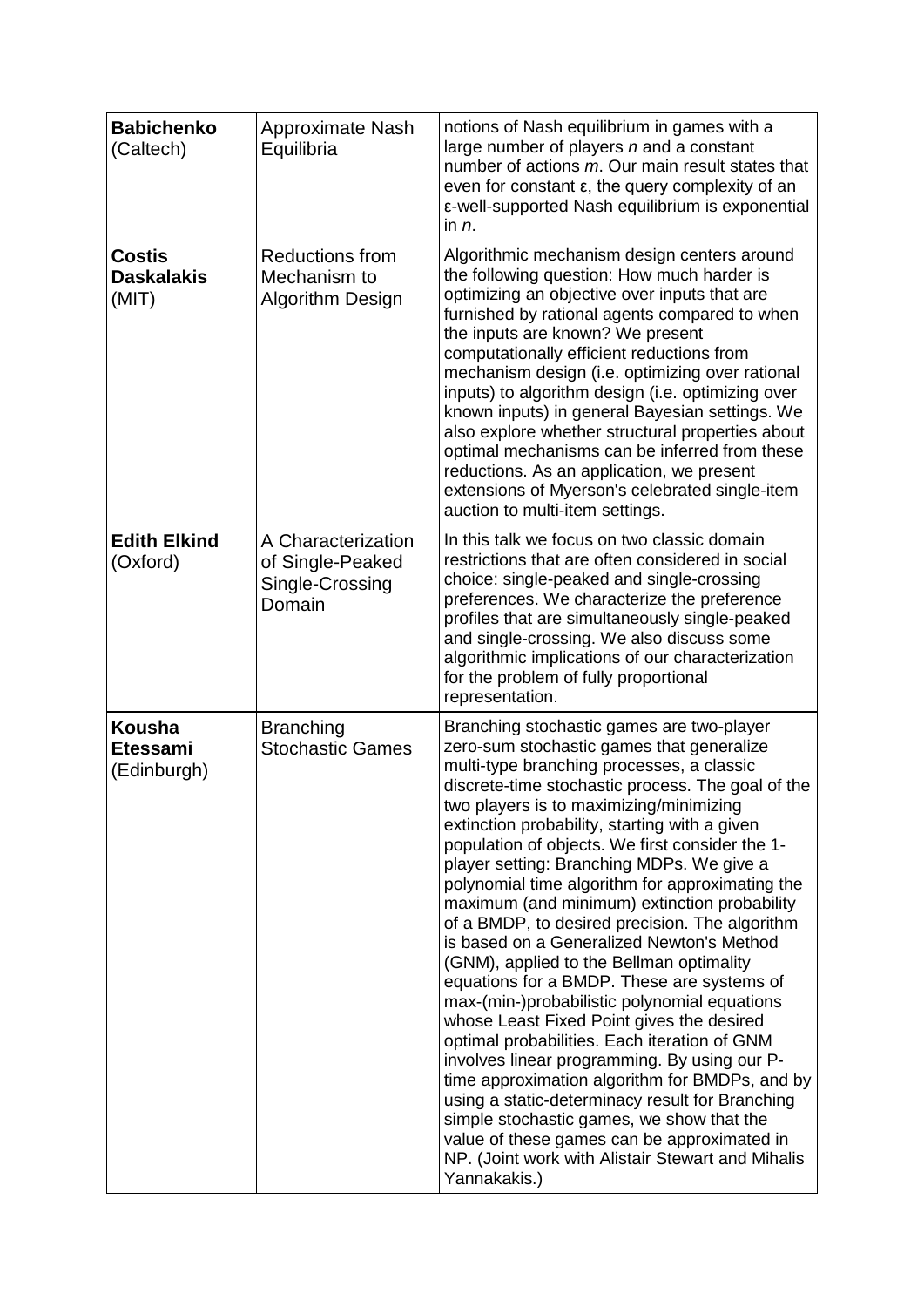| <b>Felix Fischer</b><br>(Cambridge)     | (Approximately)<br><b>Optimal Impartial</b><br>Selection                              | We study impartial mechanisms for selecting a<br>member of a set of agents based on<br>nominations by agents from that set. Here,<br>impartiality means that nominations submitted<br>by an agent do not affect its own chances of<br>being selected. Our main result concerns a<br>randomized mechanism that in expectation<br>selects an agent with at least half the maximum<br>number of nominations. Subject to impartiality,<br>this is optimal. (Joint work with Max Klimm.)                                                                                                                                                                                                                                                                                                                                                                                                                                                                                                                                                                                                                                                                                                                                                                                                                                                                                                                                                                                                                                                                                                                                                                                       |
|-----------------------------------------|---------------------------------------------------------------------------------------|---------------------------------------------------------------------------------------------------------------------------------------------------------------------------------------------------------------------------------------------------------------------------------------------------------------------------------------------------------------------------------------------------------------------------------------------------------------------------------------------------------------------------------------------------------------------------------------------------------------------------------------------------------------------------------------------------------------------------------------------------------------------------------------------------------------------------------------------------------------------------------------------------------------------------------------------------------------------------------------------------------------------------------------------------------------------------------------------------------------------------------------------------------------------------------------------------------------------------------------------------------------------------------------------------------------------------------------------------------------------------------------------------------------------------------------------------------------------------------------------------------------------------------------------------------------------------------------------------------------------------------------------------------------------------|
| <b>Martin Gairing</b><br>(Liverpool)    | Complexity and<br>Approximation of the<br><b>Continuous Network</b><br>Design Problem | We revisit a classical problem in transportation,<br>known as the continuous (bilevel) network<br>design problem, CNDP for short. We are given a<br>graph for which the latency of each edge<br>depends on the ratio of the edge flow and the<br>capacity installed. The goal is to find an optimal<br>investment in edge capacities so as to minimize<br>the sum of the routing cost of the induced<br>Wardrop equilibrium and the investment cost.<br>While this problem is considered as challenging<br>in the literature, its complexity status was still<br>unknown. We close this gap showing that CNDP<br>is strongly NP-complete and APX-hard, even for<br>instances with affine latencies. As for the<br>approximation of the problem, we first provide a<br>detailed analysis for a heuristic studied by<br>Marcotte for the special case of monomial<br>latency functions (Mathematical Programming,<br>Vol. 34, 1986). Specifically, we derive a closed<br>form expression of its approximation guarantee<br>for arbitrary sets of allowed latency functions.<br>Second, we propose a different approximation<br>algorithm and show that it has the same<br>approximation guarantee. As our final - and<br>arguably most interesting - result regarding<br>approximation, we show that using the better of<br>the two approximation algorithms results in a<br>strictly improved approximation guarantee for<br>which we give a closed form expression. For<br>affine latencies, e.g., this algorithm achieves a<br>49/41-approximation which improves on the 5/4<br>that has been shown before by Marcotte. (Joint<br>work with Tobias Harks and Max Klimm.) |
| <b>Paul Goldberg</b><br>(Oxford)        | The Complexity of<br>Computing the<br>Solution Obtained by<br>a Specific Algorithm    | In a recent paper, we showed that it is PSPACE-<br>complete to compute any of the Nash equilibria<br>that are found by the Lemke-Howson algorithm.<br>I will give an overview of the complexity-<br>theoretic background to that result, and discuss<br>possible generalizations.                                                                                                                                                                                                                                                                                                                                                                                                                                                                                                                                                                                                                                                                                                                                                                                                                                                                                                                                                                                                                                                                                                                                                                                                                                                                                                                                                                                         |
| <b>Elias</b><br>Koutsoupias<br>(Oxford) | <b>Near-Optimal Multi-</b><br><b>Unit Auctions With</b>                               | I will discuss prior-free profit-maximizing<br>auctions for digital goods. In particular, I will give<br>an overview of the area and I will focus on prior-<br>free auctions with ordered bidders and identical                                                                                                                                                                                                                                                                                                                                                                                                                                                                                                                                                                                                                                                                                                                                                                                                                                                                                                                                                                                                                                                                                                                                                                                                                                                                                                                                                                                                                                                           |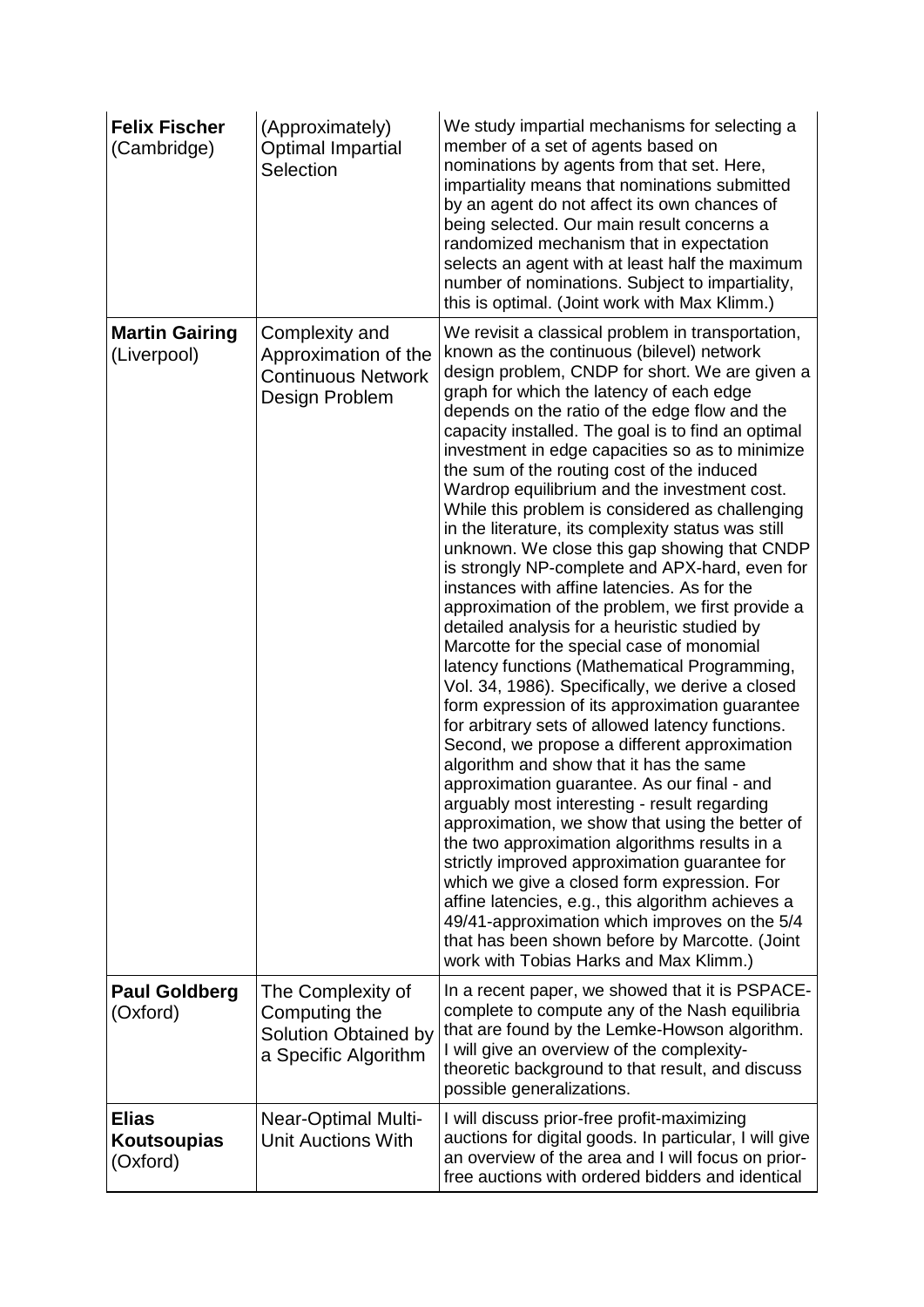|                                     | <b>Ordered Bidders</b>                                                       | items. In this model, we compare the expected<br>revenue of an auction to the monotone price<br>benchmark: the maximum revenue that can be<br>obtained from a bid vector using prices that are<br>non-increasing in the bidder ordering and<br>bounded above by the second-highest bid. I will<br>discuss an auction with constant-factor<br>approximation guarantee for identical items, in<br>both unlimited and limited supply settings.<br>Consequently, this auction is simultaneously<br>near-optimal for essentially every Bayesian<br>environment in which bidders' valuation<br>distributions have non-increasing monopoly<br>prices, or in which the distribution of each bidder<br>stochastically dominates that of the next.                                                                                                                                                                                                                                                                                                                                                                                                                                                                                                   |
|-------------------------------------|------------------------------------------------------------------------------|--------------------------------------------------------------------------------------------------------------------------------------------------------------------------------------------------------------------------------------------------------------------------------------------------------------------------------------------------------------------------------------------------------------------------------------------------------------------------------------------------------------------------------------------------------------------------------------------------------------------------------------------------------------------------------------------------------------------------------------------------------------------------------------------------------------------------------------------------------------------------------------------------------------------------------------------------------------------------------------------------------------------------------------------------------------------------------------------------------------------------------------------------------------------------------------------------------------------------------------------|
| <b>Ruta Mehta</b><br>(Georgia Tech) | Equilibrium<br>Computation in<br><b>Bimatrix Games:</b><br>Rank-1 and Beyond | The rank of a bimatrix game (A, B) is defined as<br>the matrix rank of $A + B$ . For zero-sum games,<br>i.e., rank-0, von Neumann (1928) showed that<br>Nash equilibrium are min-max strategies. Its<br>existence is equivalent to the linear<br>programming duality. We solve the open<br>question of Kannan and Theobald (2005) of<br>designing an efficient algorithm for rank-1<br>games. The main difficulty is that the set of<br>equilibria can be disconnected. We circumvent<br>this by moving to a space of rank-1 games<br>which contains our game (A, B), and defining a<br>quadratic program whose optimal solutions are<br>Nash equilibria of all games in this space. We<br>then isolate the Nash equilibrium of $(A, B)$ as the<br>fixed point of a single variable function which<br>can be found in polynomial time via an easy<br>binary search. An extension of this approach<br>reduces NE computation in rank-k games to k-<br>dimensional fixed point. However, the discrete<br>version of 2D-fixed point is known to be PPAD-<br>hard. We investigate consequences of this on<br>constant rank games. (The first part of the talk is<br>based on a joint work with Bharat Adsul, Jugal<br>Garg and Milind Sohoni.) |
| <b>Rahul Savani</b><br>(Liverpool)  | Learning Equilibria<br>of Games via Payoff<br>Queries                        | We study a computational learning model for<br>games in which an algorithm queries the payoffs<br>of players at pure strategy profiles. The goal of<br>the algorithm is to find an exact or approximate<br>Nash equilibrium of the game with as few<br>queries as possible. We give basic results on<br>the payoff query complexity of bimatrix and<br>graphical games. Our focus is on symmetric<br>network congestion games. For directed acyclic<br>networks, we can learn the cost functions (and<br>hence compute an equilibrium) while querying<br>just a small fraction of pure-strategy profiles. For<br>the special case of parallel links, we have the                                                                                                                                                                                                                                                                                                                                                                                                                                                                                                                                                                           |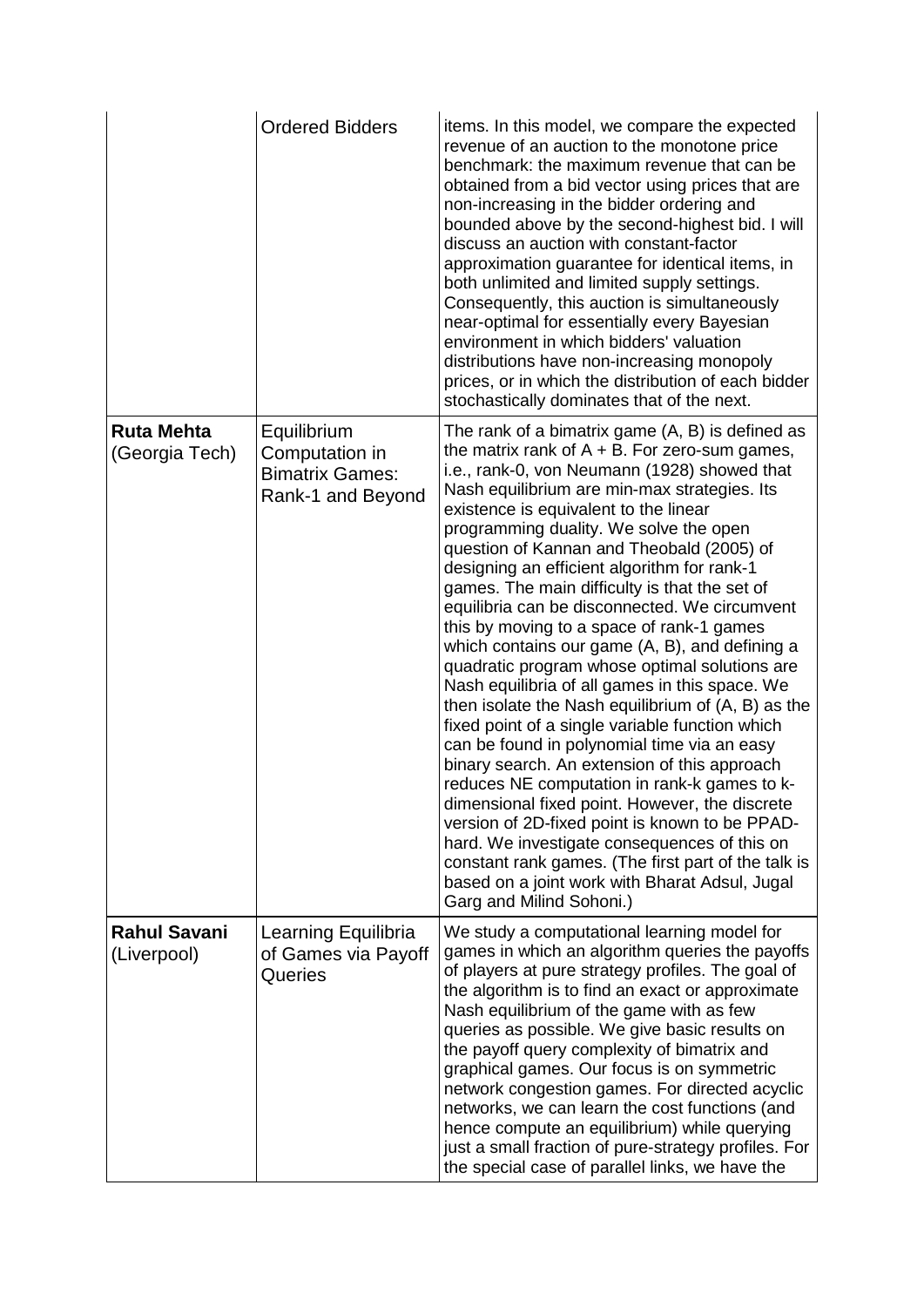|                                     |                                                      | stronger result that an equilibrium can be<br>identified while only learning a small fraction of<br>the cost values.                                                                                                                                                                                                                                                                                                                                                                                                                                                                                                                                                                                                                                                                                                                                                                                                                                                                                                                                                                                                                                                                                                                                                                                                                                                                                                                                                                                                                                                                                                  |
|-------------------------------------|------------------------------------------------------|-----------------------------------------------------------------------------------------------------------------------------------------------------------------------------------------------------------------------------------------------------------------------------------------------------------------------------------------------------------------------------------------------------------------------------------------------------------------------------------------------------------------------------------------------------------------------------------------------------------------------------------------------------------------------------------------------------------------------------------------------------------------------------------------------------------------------------------------------------------------------------------------------------------------------------------------------------------------------------------------------------------------------------------------------------------------------------------------------------------------------------------------------------------------------------------------------------------------------------------------------------------------------------------------------------------------------------------------------------------------------------------------------------------------------------------------------------------------------------------------------------------------------------------------------------------------------------------------------------------------------|
| <b>Paul Spirakis</b><br>(Liverpool) | Strong Bounds for<br>Evolution in<br><b>Networks</b> | The work concerns evolutionary antagonism in<br>undirected networks (graphs) and thus it<br>concerns evolutionary game theory issues.<br>Given is a network whose nodes are occupied<br>by members of a resident population. Each<br>member has a fitness normalized to one. A<br>single non-resident (mutant) is then placed at a<br>node, and has a fitness, usually bigger than one.<br>Mutants and residents can copy themselves on<br>neighbours, replacing the previous inhabitant.<br>The selection of a node to copy itself on a<br>random neighbour is based on a probabilistic<br>experiment which gives more probability to<br>bigger fitness. This process may result in (a) the<br>whole net occupied by mutants (fixation) or (b)<br>elimination of mutants (extinction). A main<br>magnitude of interest is the probability of fixation<br>(given the graph). Here we describe work done<br>in ICALP 2013 (and also refer to previous works<br>by the speaker and coauthors, in WINE 2011<br>and SODA 2012). In particular, having the clique<br>as a measure net, we examine existence of<br>"strong" amplifiers of selection (nets having<br>fixation probability much bigger than the clique)<br>and "strong" suppressors of selection (having<br>fixation prob much lower than the clique). We<br>also present our "Thermal" theorem which gives<br>strong bounds on the fixation probability by<br>taking into account the initial position of the<br>mutant and the structure of the net. This work<br>extends some results of [Lieberman et al,<br>Nature 2005]. (Joint work with G. Mertzios.) |
| Tomáš Valla<br>(Prague)             | Complexity of the<br><b>Guarding Game</b>            | The guarding game is a game in which several<br>cops try to guard a region in a (directed or<br>undirected) graph against a robber. The robber<br>and the cops are placed on the vertices of the<br>graph; they take turns in moving to adjacent<br>vertices (or staying), cops inside the guarded<br>region, the robber on the remaining vertices (the<br>robber-region). The goal of the robber is to enter<br>the guarded region at a vertex with no cop on it.<br>The problem is to determine whether for a given<br>graph and given number of cops the cops are<br>able to prevent the robber from entering the<br>guarded region. Fomin et al. proved that the<br>problem is NP-complete when the robber-region<br>is restricted to a tree. Further they prove that is it<br>PSPACE-complete when the robber-region is<br>restricted to a directed acyclic graph, and they<br>ask about the problem complexity for arbitrary                                                                                                                                                                                                                                                                                                                                                                                                                                                                                                                                                                                                                                                                                    |